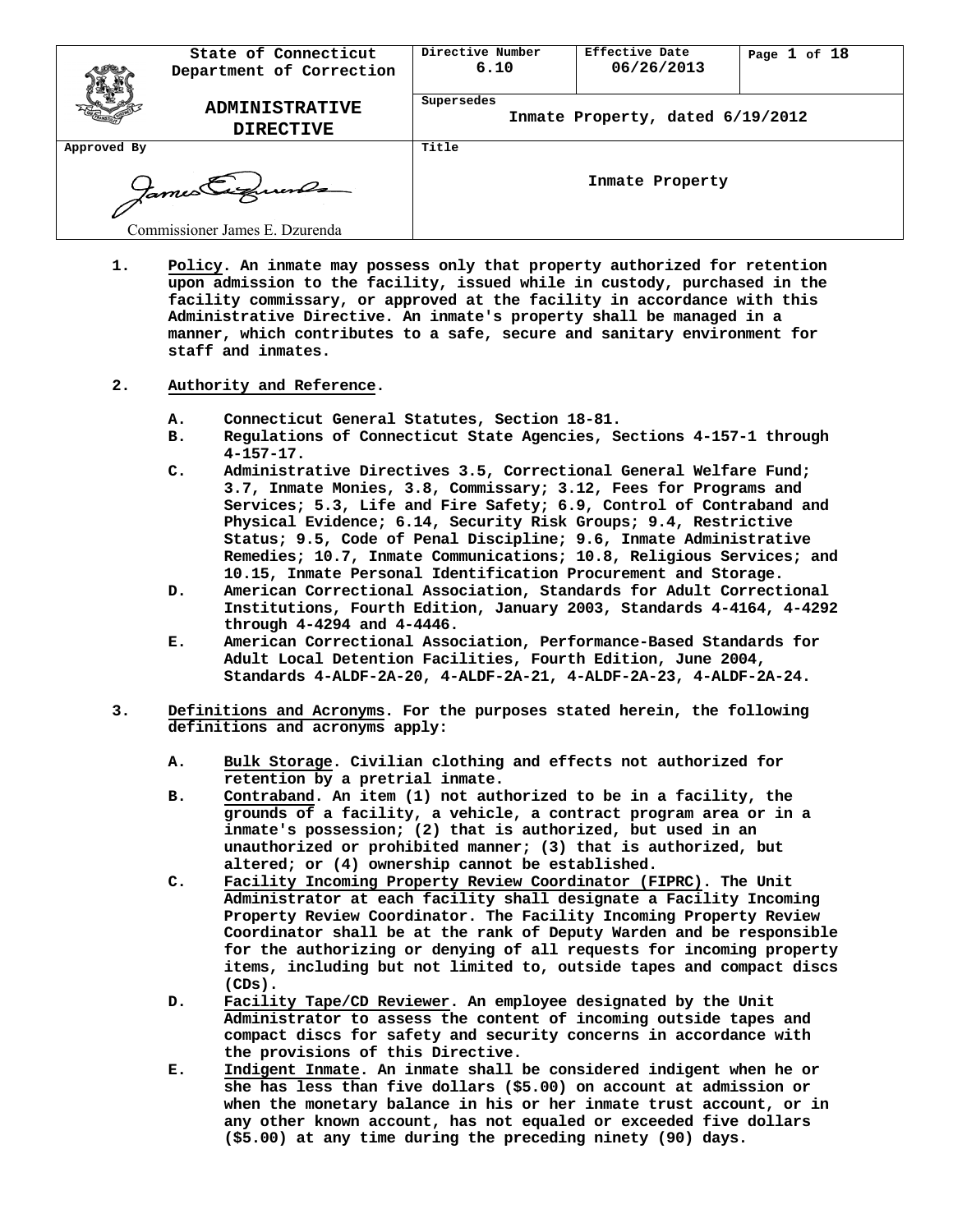| Directive Number |                                                                                                                                                                                                                                              | Effective Date                                                                                                                                                                                                                                                                                                                                                                                            |  | Page $2$ of $18$                                                                                                                                                                                |  |
|------------------|----------------------------------------------------------------------------------------------------------------------------------------------------------------------------------------------------------------------------------------------|-----------------------------------------------------------------------------------------------------------------------------------------------------------------------------------------------------------------------------------------------------------------------------------------------------------------------------------------------------------------------------------------------------------|--|-------------------------------------------------------------------------------------------------------------------------------------------------------------------------------------------------|--|
| 6.10             |                                                                                                                                                                                                                                              | 06/26/2013                                                                                                                                                                                                                                                                                                                                                                                                |  |                                                                                                                                                                                                 |  |
| Title            |                                                                                                                                                                                                                                              | Inmate Property                                                                                                                                                                                                                                                                                                                                                                                           |  |                                                                                                                                                                                                 |  |
|                  |                                                                                                                                                                                                                                              |                                                                                                                                                                                                                                                                                                                                                                                                           |  |                                                                                                                                                                                                 |  |
| $\mathbf{F}$ .   | care reasons.                                                                                                                                                                                                                                | the facility; (2) authorized by this directive; (3) purchased                                                                                                                                                                                                                                                                                                                                             |  | Inmate Property. Inmate property is property that is (1) issued by<br>through the commissary; or (4) authorized by a physician for health                                                       |  |
| G.               | Legal Materials. All documents including an inmate's notes and<br>petitions related to any pending administrative action relative to<br>the inmate's incarceration or any documents related to pending legal<br>action involving the inmate. |                                                                                                                                                                                                                                                                                                                                                                                                           |  |                                                                                                                                                                                                 |  |
| н.               |                                                                                                                                                                                                                                              | Media Review Board. A group of designated Department personnel<br>deemed questionable as to their admissibility by the Unit<br>Administrator or designee.                                                                                                                                                                                                                                                 |  | convened to review with uniformity any and all publications and/or<br>outside tapes and CDs that are received by the facilities and are                                                         |  |
| I.               |                                                                                                                                                                                                                                              | CDs" shall refer to educational or religious cassette tapes and<br>compact discs not available through the commissary.                                                                                                                                                                                                                                                                                    |  | Outside Tapes and Compact Discs (CDs). The term "Outside Tapes and                                                                                                                              |  |
| J.               | identification.                                                                                                                                                                                                                              | Personal Identification. Forms of personal identification shall<br>include, but are not limited to: a birth certificate; social<br>security card; driver's license; non-driver identification card;<br>state identification card; social services identification card;<br>Resident Card (i.e., green card). Credit cards and non-official<br>identification papers shall not be considered valid forms of |  | military identification card; passport; and Form I-551, Permanent                                                                                                                               |  |
| к.               | Directive.                                                                                                                                                                                                                                   |                                                                                                                                                                                                                                                                                                                                                                                                           |  | Property Officer. An employee designated by the Unit Administrator<br>to oversee the handling of inmate property in accordance with this                                                        |  |
| L.               | religious activity.                                                                                                                                                                                                                          | Religious Article. Any inmate property, other than authorized<br>published materials (i.e., written, audio or video), having                                                                                                                                                                                                                                                                              |  | spiritual significance, which is used in individual or congregate                                                                                                                               |  |
| м.               | 10.7.                                                                                                                                                                                                                                        | Sexually Explicit Material. Any pictorial depiction of sexual<br>activity or nudity or any written depiction of sexual activity.<br>Details can be referenced in Sections $4(N)(1)$ and $4(N)(2)$ of AD                                                                                                                                                                                                   |  |                                                                                                                                                                                                 |  |
| N.               |                                                                                                                                                                                                                                              | Storage Property. Property owned by an inmate that the facility<br>shall maintain in secure storage. There are three (3) types of<br>storage property: valuable, bulk and personal identification.                                                                                                                                                                                                        |  |                                                                                                                                                                                                 |  |
| о.               | restrictive status.                                                                                                                                                                                                                          | Temporary Storage Property. Property which an inmate is not<br>permitted to possess because of assignment to a temporary                                                                                                                                                                                                                                                                                  |  |                                                                                                                                                                                                 |  |
| Р.               |                                                                                                                                                                                                                                              | terms of this Directive or is in excess quantity of property<br>permitted by this Directive.                                                                                                                                                                                                                                                                                                              |  | Unauthorized Property. Property which is either not allowed by the                                                                                                                              |  |
| Q.               | 1.<br>2.<br>3.<br>4.                                                                                                                                                                                                                         | Unclaimed Property. Inmate property that:<br>notification of an inmate's death;<br>belongs to an inmate who has escaped/absconded; or,<br>to this Directive.                                                                                                                                                                                                                                              |  | is not claimed at discharge or within 30 days after discharge;<br>is not claimed by the inmate's next of kin within 30 days of<br>is contraband property that has not been disposed of pursuant |  |
| Q.               | possession.                                                                                                                                                                                                                                  |                                                                                                                                                                                                                                                                                                                                                                                                           |  | Valuable Storage. Jewelry, wallets, purses, keys, cellular phones,<br>pagers, etc. which an inmate may not retain in the inmate's personal                                                      |  |
| 4.               |                                                                                                                                                                                                                                              |                                                                                                                                                                                                                                                                                                                                                                                                           |  | Inmate Property Matrix. The type and quantity of inmate property shall be<br>governed by the security level of the facility or unit, inmate status and                                          |  |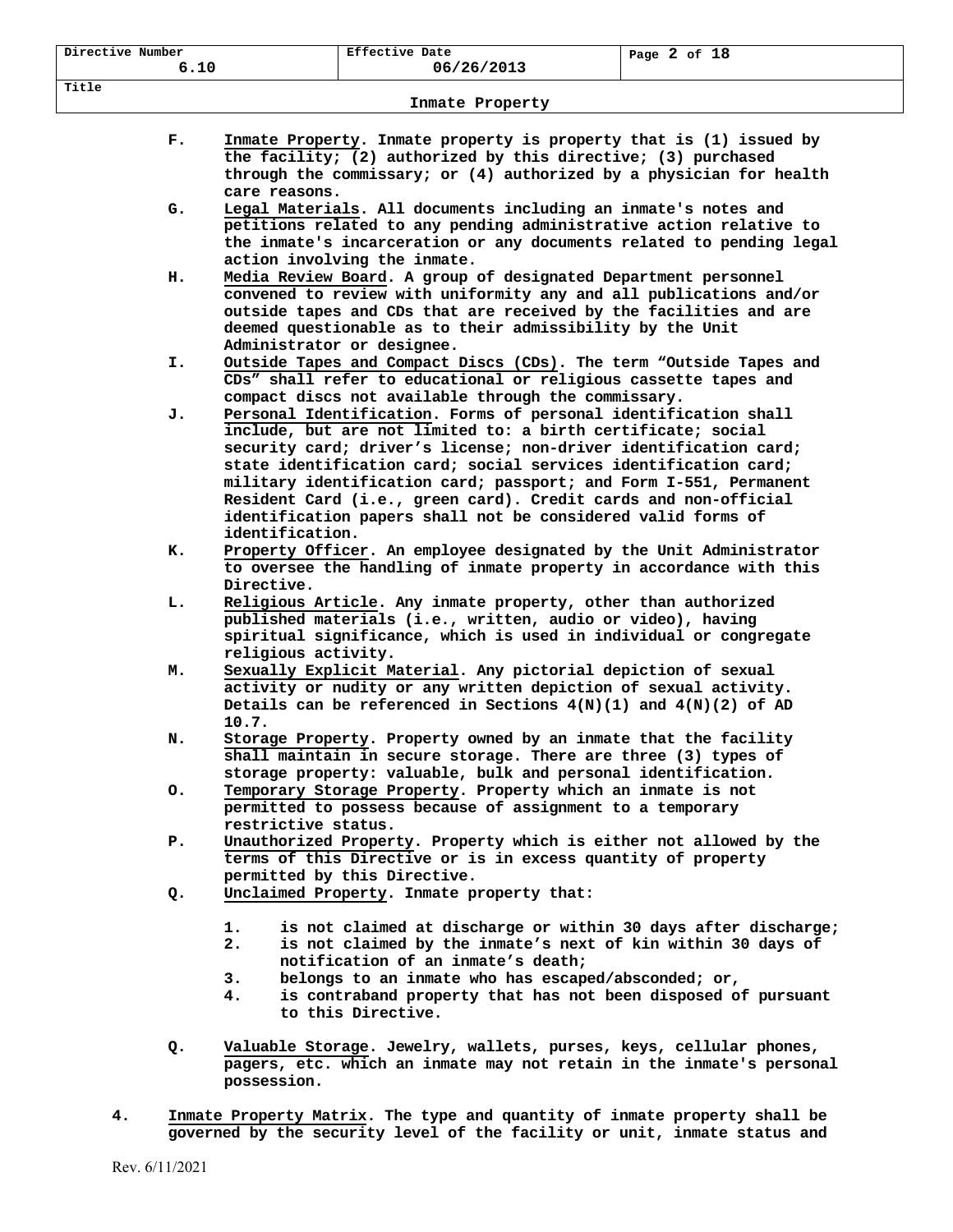| Directive Number | Effective Date | 3 of 18<br>Page |
|------------------|----------------|-----------------|
| 6.10             | 06/26/2013     |                 |

**the designation of the facility (e.g., pretrial, sentenced, male or female). A Unit Administrator shall adhere to and limit personal property in accordance with Attachment A, Property Matrix and Attachment B, Female Property Matrix or Attachment C, Male Property Matrix, as appropriate. Attachment B, Female Property Matrix and Attachment C, Male Property Matrix shall be posted conspicuously in each housing unit and be accessible to inmates. Each item authorized by the appropriate Property Matrix as "commissary purchase only" shall be available at each Department commissary, except as noted in the Property Matrix.** 

- **5. Admissions. Upon arrival at any facility, each inmate shall be allowed to retain personal property in accordance with Attachment A, Property Matrix and either Attachment B, Female Property Matrix or Attachment C, Male Property Matrix as appropriate. Each item specified shall be itemized during admission and recorded on CN 61001, Inmate Property Inventory Form.** 
	- **A. Inventory Details. Any retained item, which requires inventory by Attachment A, Property Matrix and either Attachment B, Female Property Matrix or Attachment C, Male Property Matrix as appropriate, shall be listed using accurate descriptive information including size, color, make or brand, and serial or identification number.**
	- **B. Unauthorized Property. Any item not permitted to be retained by an inmate shall be inventoried using CN 61001, Inmate Property Inventory Form. Any such item shall be appropriately disposed of in accordance with Section 30 of this Directive and CN 61002, Inmate Property Status and Receipt shall be completed. No inmate shall be permitted to retain any item which does not conform to Attachment A, Property Matrix and either Attachment B, Female Property Matrix or Attachment C, Male Property Matrix as appropriate or is in excess of the quantities allowed in Section 18 of this Directive.**

**If an inmate has in his/her possession medication and/or medical equipment upon admission, health services staff shall be contacted for disposition.** 

- **C. Inmate Signature. Each inmate shall be required to review and sign CN 61001, Inmate Property Inventory Form; CN 61002, Inmate Property Status and Receipt; and CN 61003, Inmate Property, Valuables, Document Storage and Discharge Receipt, unless unable to do so based on facility safety and security. A staff member shall witness the signature.**
- **D. Inventory and Receipt Filing. A central property file for each inmate with a complete record of all property transactions shall be maintained by the property officer. All inmate property inventory forms, property receipts and any other information regarding an inmate's property record shall be maintained in the inmate's central property file.**

**Inmates who are transferred out-of-state and return shall be authorized to keep only those articles that comply with Section 5(B) of this Directive.** 

**6. Markings. Inmate property shall be permanently marked, when required, with the inmate's name and number in accordance with Attachment A, Property Matrix. Markings shall be made unobtrusively with indelible ink, or an engraver as appropriate.** 

**Title**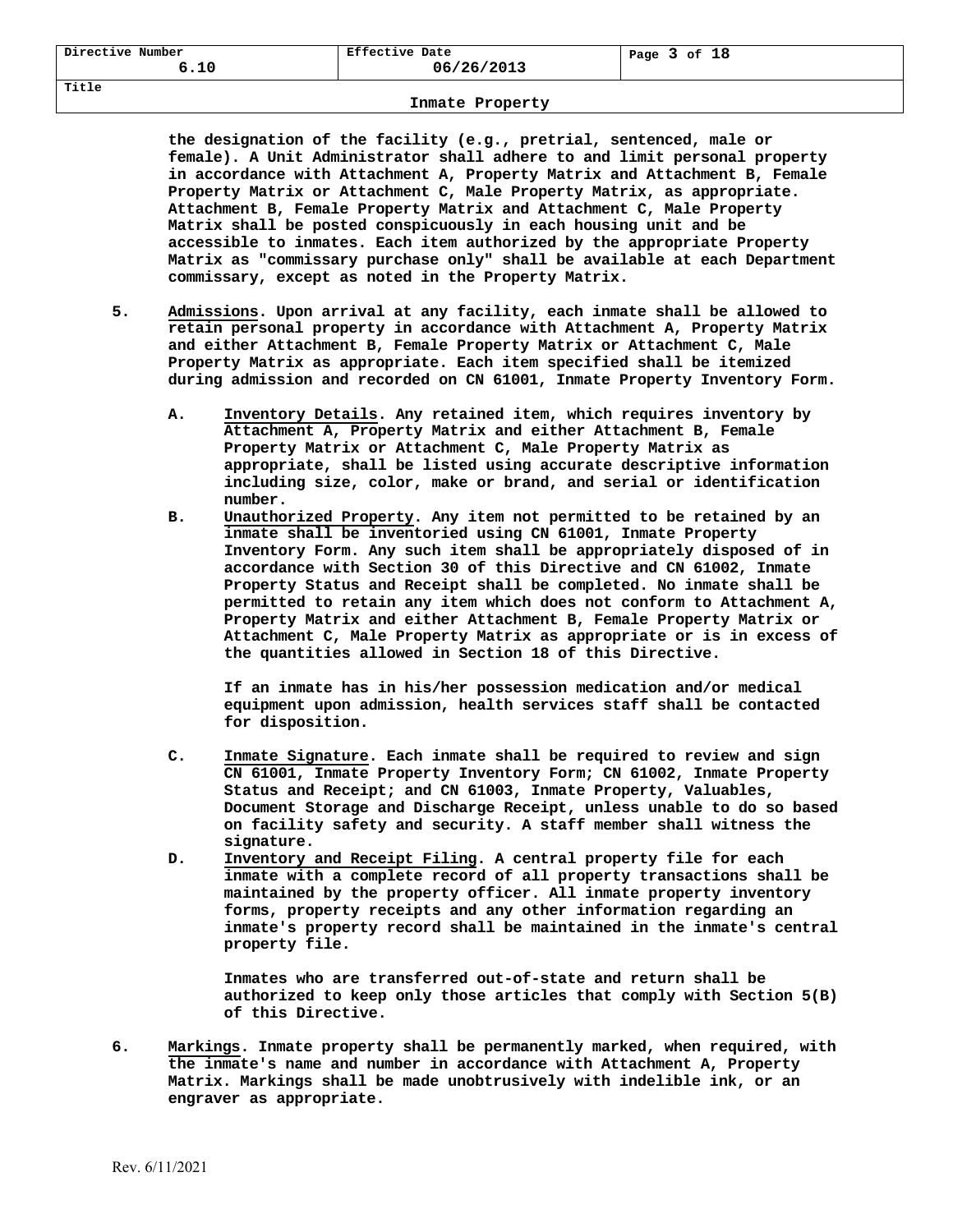| Directive Number | Effective Date | 4 of 18 |
|------------------|----------------|---------|
| 6.10             | 06/26/2013     | Page    |
| Title            |                |         |

- **7. Inmate Responsibility. An inmate's property is retained at the inmate's own risk. The Department shall not be responsible for any property personally retained by the inmate which is lost, stolen, damaged, consumed or discarded while in the inmate's possession (e.g., living quarters or on person). An inmate shall not loan, trade, sell, give or transfer property to another inmate.**
- **8. Additions and Deletions. A running inventory of each item, designated as category "B" per Attachment A, Property Matrix, shall be maintained by the facility's designated property officer. CN 61001, Inmate Property Inventory Form shall be updated when an inmate receives, purchases, or sends home any authorized personal property. Any change including additions or deletions which involve a running inventory item required in accordance with the Attachment A, Property Matrix and either Attachment B, Female Property Matrix or Attachment C, Male Property Matrix as appropriate, shall be appropriately recorded on CN 61001, Inmate Property Inventory Form. Any deletion shall be crossed off the running inventory and recorded in the Addition/Deletion Section. CN 61002, Inmate Property Status and Receipt shall be completed and a copy given to the inmate and a copy retained in the inmate's central property file.**
- **9. Contraband. Any property found in the inmate's possession consistent with Section 3(B) of this Directive shall be considered contraband and disposed of in accordance with Section 31 of this Directive.**
- **10. Bulk Storage.** 
	- **A. Unless approved by the Unit Administrator on a temporary, case-bycase basis, storage of property meeting the definition of "Bulk" shall not be allowed. Pretrial inmates who are sentenced and granted temporary storage shall have to meet the requirements of this Directive and to dispose of bulk storage property in accordance with Section 30 of this Directive.**
	- **B. Each bulk storage item shall be tagged with the inmate's name and number and recorded on CN 61001, Inmate Property Inventory Form as a storage item. CN 61002, Inmate Property Status and Receipt shall also be completed by listing the items being stored. The original CN 61002, Inmate Property Status and Receipt shall be retained in the inmate's central property file; a copy shall be stored with the property; and another copy given to the inmate.**
- **11. Monies. Inmate monies shall be received by the Inmate Trust Office in accordance with procedures issued by the Director of Fiscal Services. At a minimum, the following shall be observed:** 
	- **A. All monies shall be recorded on Attachment D, Official Receipt (COR-9). Monies shall be placed in a sealed envelope. A copy of Attachment D, Official Receipt (COR-9) shall be kept with the envelope, a copy given to the inmate and a copy retained in a secure area.**
	- **B. A drop safe shall be managed by Fiscal Services. All items placed into the drop safe shall be recorded in a logbook. The envelopes shall be removed each business day for deposit in the appropriate accounts. Fiscal Services staff shall compare items and money amounts on the receipt against envelope contents, Attachment E, Receipt Journal and the logbook, before depositing the monies in the account. If there is any discrepancy between the receipt and envelope contents, the Shift Commander shall be notified immediately and CN 6601, Incident Report completed.**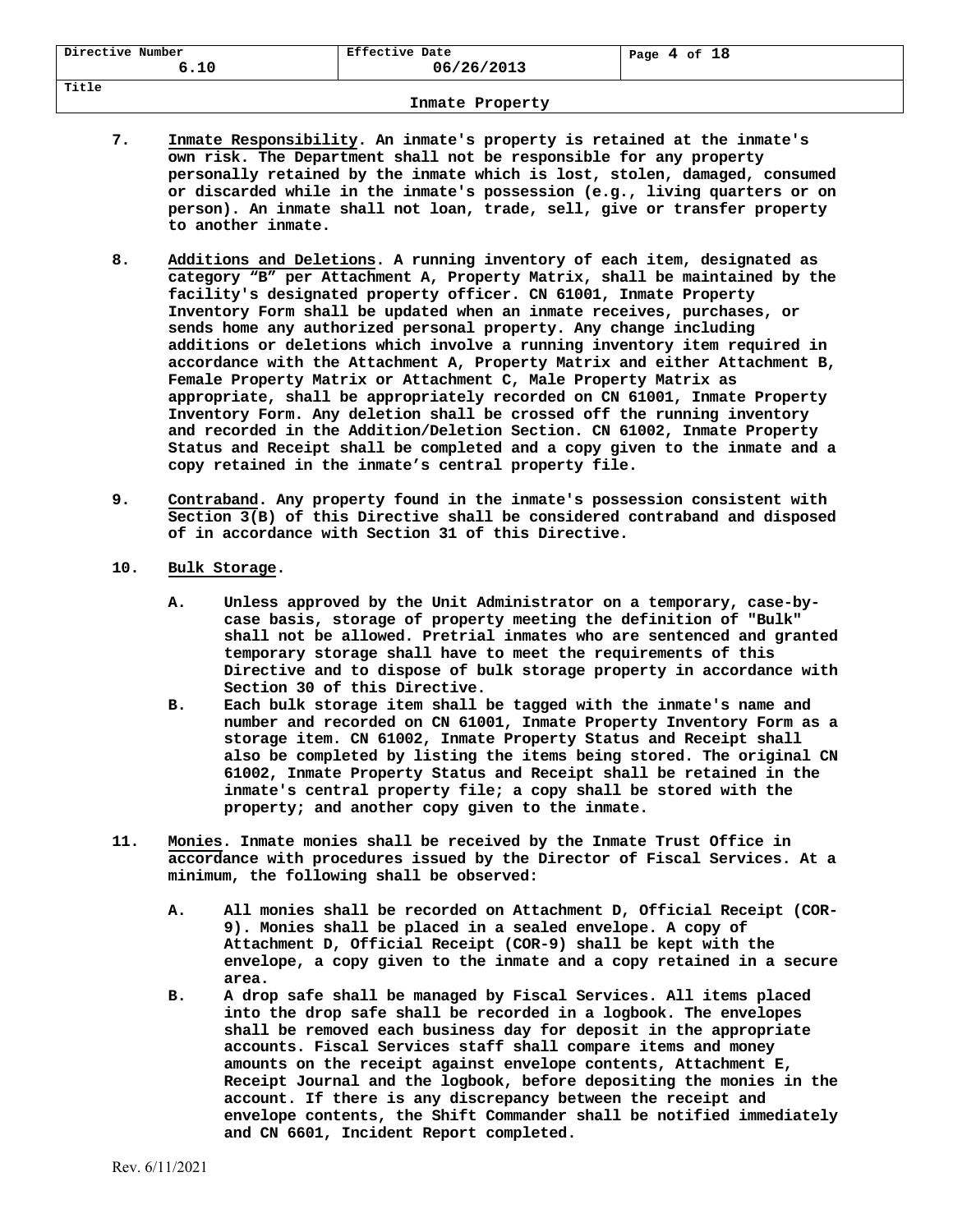| Directive Number<br>6.10 | Effective Date<br>06/26/2013 | Page $5$ of $18$ |
|--------------------------|------------------------------|------------------|
| Title                    |                              |                  |

- **C. Any drops made to the safe shall be signed by two (2) staff members and entered into the log. The log shall be reviewed by the Shift Commander or designee at the start of each shift.**
- **D. Any discrepancies between the log and the audited amounts shall by reported immediately to the Unit Administrator who shall in turn notify the Director of Fiscal Services and the Office of the Comptroller, as appropriate. Prior to notification by the Unit Administrator to the administrators listed in this subsection, a preliminary investigation should be conducted to determine if reporting or other minor errors are involved. However, no such preliminary investigation should delay a report by the Unit Administrator more than one (1) business day.**
- **12. Documents and Valuables. Upon admission, personal documents and valuables shall be inventoried on CN 61003, Inmate Property, Valuables, Document Storage and Discharge Receipt. Documents and valuables shall be sealed in an envelope not used for any other purpose, marked with the inmate's name and identification number and deposited in a locked container (i.e., cabinet, drawer or safe). A copy of CN 61003, Inmate Property, Valuables, Document Storage and Discharge Receipt shall be kept with the envelope, a copy retained in the inmate's central property file and a copy given to the inmate. If the envelope containing documents and valuables cannot be deposited in the place normally used for such materials, then the procedures of Section 11(B through D) of this Directive shall be followed in tracking such items until they are placed in the designated secure area. Unless approved by the Unit Administrator on a temporary case-bycase basis, storage of valuable property shall not be authorized and disposed of in accordance with Section 30 of this Directive.**
- **13. Management of Inmate Personal Identification. Inmate personal identification shall be managed and secured in accordance with Administrative Directive 10.15, Inmate Personal Identification Procurement and Storage.**
- **14. Clothing. Clothing, other than footwear, which features a logo, trademark, picture or lettering shall not be allowed. Any clothing article with a hood or that may be utilized as a hood shall not be allowed. Personal sneakers shall be black, white, gray or any combination of the three colors and shall not exceed an estimated retail price of one hundred (\$100.00) dollars. Footwear shall not contain compartments, steel toes or any metal that can be used as a weapon or escape tool.**

**In addition, the Unit Administrator may restrict on an individual basis any specific article of clothing otherwise allowed, and dispose of it as provided in Section 30 of this Directive, if the article of clothing is likely to result in its use for bartering or other illicit purposes. The Unit Administrator may require clothing which is considered valuable (i.e., over \$100.00) to be disposed of as provided in Section 30 of this Directive and not retained or stored at the facility.** 

**15. Jewelry. Jewelry may be permitted in accordance with Attachment A, Property Matrix and either Attachment B, Female Property Matrix or Attachment C, Male Property Matrix as appropriate. The facility shall dispose of all other jewelry in accordance with Section 30 of this Directive. An item may be disallowed if the size and/or design is deemed to be a threat to safety and security. No single item of allowable jewelry may have a claimed value greater than fifty dollars (\$50.00), except a wedding ring or set. Wedding rings shall be plain, without stones of any kind, and not have a value exceeding two hundred dollars (\$200.00). The**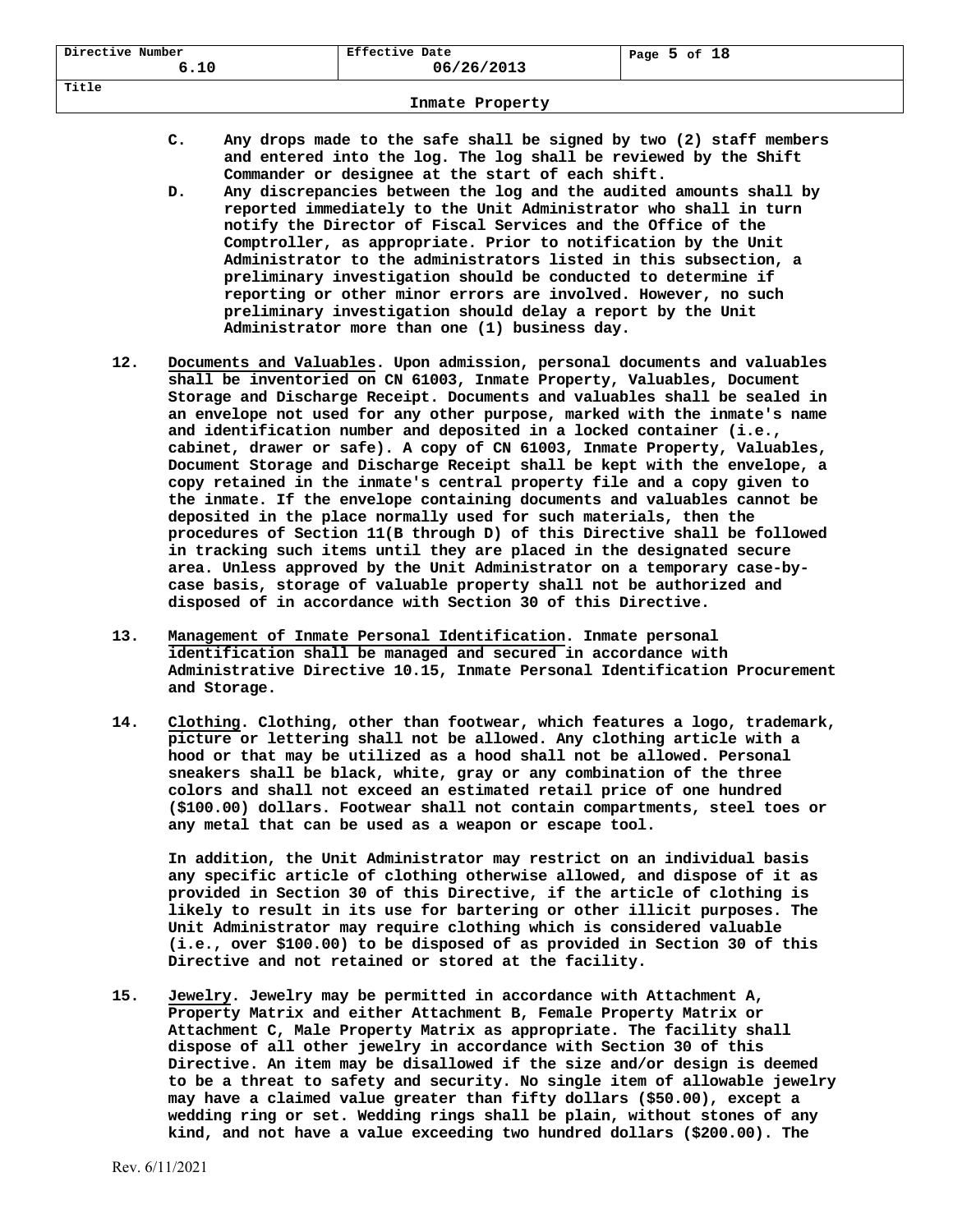**inmate, upon admission to a facility, must sign the CN 61001, Inmate Property Inventory Form stating that the value of the items in the inmate's possession does not exceed the authorized value.** 

- **16. Religious Articles. An inmate may retain a religious article on admission in accordance with the following criteria:** 
	- **A. The article conforms to Attachment B, Female Property Matrix or Attachment C, Male Property Matrix, as appropriate, and to the approved commissary list;**
	- **B. The value of the article does not exceed fifty dollars (\$50.00); and,**
	- **C. The size, volume, design or other characteristics are not deemed a threat to safety and security.**

**Religious articles shall be available for commissary purchase in accordance with Administrative Directive 3.8, Commissary. Inmates requesting to purchase religious articles not available through the commissary may be allowed to purchase these items via mail order with the written authorization of the Director of Programs and Treatment (Division) or designee, in accordance with Administrative Directive 10.8, Religious Services. Religious articles shall be worn or carried under the inmate's clothing, and shall not be openly displayed.** 

**Inmates who are transferred out-of-state and returned to Connecticut may be allowed to maintain in their possession only those religious articles that were authorized and documented on the inmate's property matrix prior to the out-of-state transfer provided the article is authorized at the time of return.** 

 **When an inmate is confined to a Restrictive Housing or Mental Health Unit, a review shall be conducted by the unit manager and/or mental health professional, in consultation with the Institutional Religious Facilitator, when possible, regarding the inmate's continued possession of religious articles. Religious articles that may pose a threat to the safety and security of the inmate, staff or other inmates shall either be stored in the inmate's property or sent out of the facility. The decision to remove religious property from an inmate assigned to a Restrictive Housing or Mental Health Unit shall be documented on CN 61002, Inmate Property Status and Receipt. An inmate may grieve the decision in accordance with Administrative Directive 9.6, Inmate Administrative Remedies.** 

### **17. Eyeglasses/Contact Lenses.**

- **A. Eyeglasses. Upon admission, new commits shall be allowed to retain their eyeglasses unless a security concern exists. If the eyeglasses are confiscated due to security concerns, they shall be handled in accordance with Section 30 of this Directive. Inmates may request to have a pair of eyeglasses mailed into or out of the facility when any one of the following conditions is met:** 
	- **1. The eyeglasses are confiscated upon admission due to security concerns;**
	- **2. The inmate does not have his/her eyeglasses upon admission;**
	- **3. A new prescription needs to be filled; or,**
	- **4. An existing pair needs to be repaired or replaced.**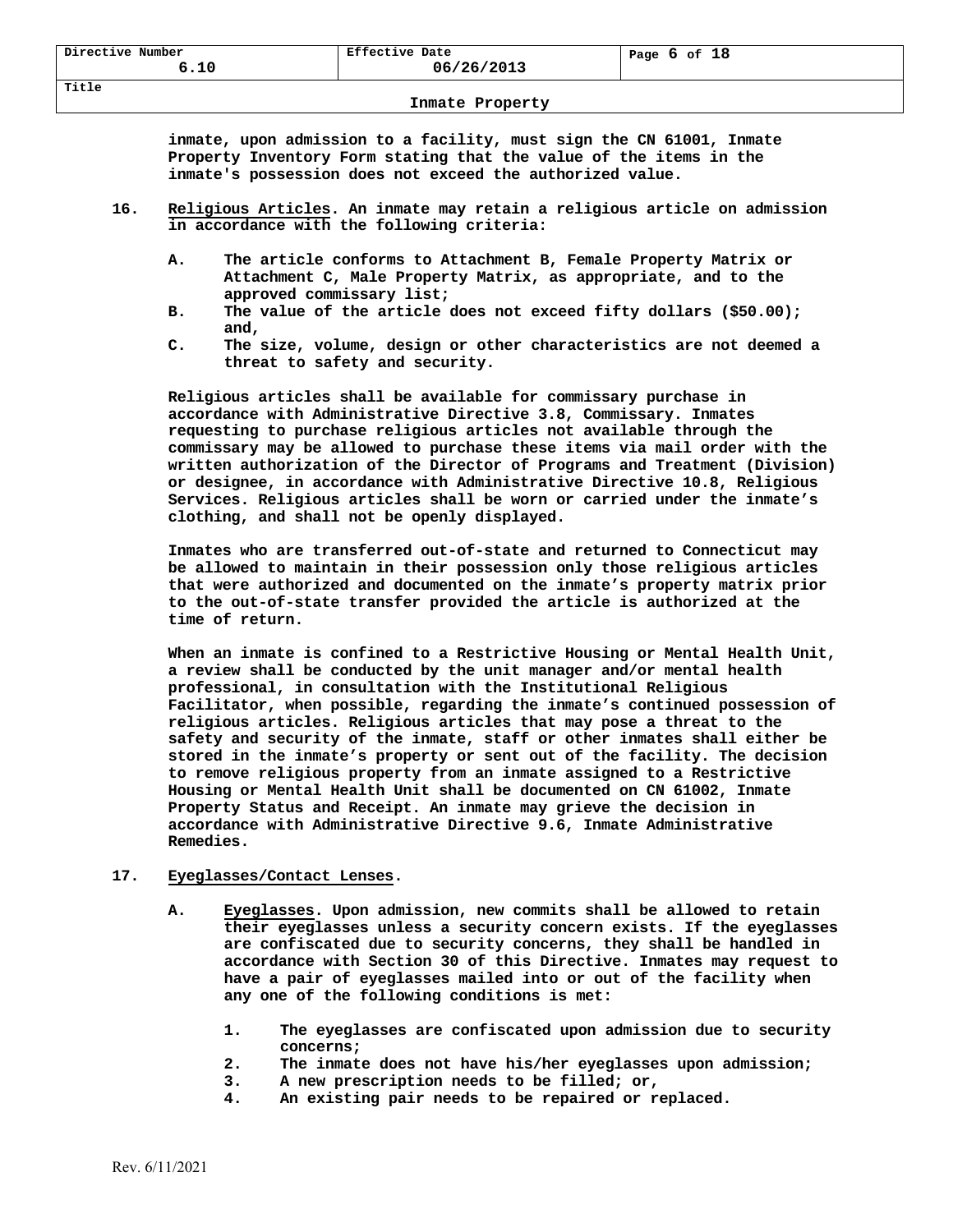| Directive<br>Number<br>∪ - ⊥ ∪ | Effective Date<br>06/26/2013 | 18<br>оf<br>Page |
|--------------------------------|------------------------------|------------------|
| Title                          |                              |                  |

**The inmate's unit counselor shall review and approve the inmate's request before the eyeglasses can be sent into the facility. Each facility shall develop procedures for approving and coordinating the movement of eyeglasses into, or out of, the facility. Upon receiving the eyeglasses, the facility's property officer shall inspect the eyeglasses before the inmate receives them (questions regarding eyeglasses shall be directed to health services staff). If the eyeglasses need to be repaired or replaced, the inmate may send the eyeglasses home or to an authorized repair facility. In such case, the property officer shall inspect the eyeglasses and approve them before the inmate receives them. No eyeglasses may have a claimed value greater than \$100.00.** 

- **B. Contact Lens. Upon admission, new commits shall be allowed to retain their contact lenses if they have no eyeglasses. Health services staff shall provide contact lens cleaning/soaking solution and a lens container. Inmates may continue to wear their contact lenses until seen by an optometrist. The optometrist shall determine if:** 
	- **1. eyeglasses can be ordered to replace the contact lenses; or, 2. the inmate has a medical condition that necessitates the need**
	- **to wear contact lenses.**
- **18. Limitations on Property. The total amount of property permitted in Sections 19 through 22 of this Directive and the items so indicated on the Property Matrix shall not exceed six (6) cubic feet at Level 2 through Level 4 general population facilities and five (5) cubic feet in Level 5 facilities. Property items shall be stored in the locker or designated area as indicated on Attachment A, Property Matrix and shall not exceed the authorized cubic footage requirements even if the excess is an allowable item within allowable quantities. Items authorized under Sections 22 and 23 of this Directive shall not comprise more than two (2) cubic feet of the authorized six (6) cubic feet. Any amount in excess of such materials shall be disposed of in accordance with Section 30 of this Directive. Unit Administrators shall establish procedures to monitor and audit inmate's compliance with this Directive and these property limitations.**
- **19. Legal Materials. Each inmate shall be allowed to maintain legal materials in the inmate's living area. The Unit Administrator may allow additional short-term storage outside the cell/living area and the inmate shall be allowed controlled access. An inmate shall be required to demonstrate that any legal material permitted in short-term storage is related to pending litigation. All legal materials retained in a housing unit shall be considered inmate property and shall be subject to search for contraband, but the content of such material shall not be read.**
- **20. Paper Materials. Paper materials, including but not limited to, religious publications, program materials, books, periodicals, and correspondence shall be permitted in accordance with this Directive and Administrative Directives 6.14, Security Risk Groups; 9.5, Code of Penal Discipline; and 10.7, Inmate Communications. Paper materials may be limited in accordance with this Directive and Administrative Directive 5.3, Life and Fire Safety based upon potential fire, sanitation, security and housekeeping hazards presented by an excess of such materials. Paper materials shall be stored in the inmate's locker or a designated area when not in use.**
- **21. Hobby Craft Materials. Each Unit Administrator shall develop unit directives to address storage for arts and crafts projects if such**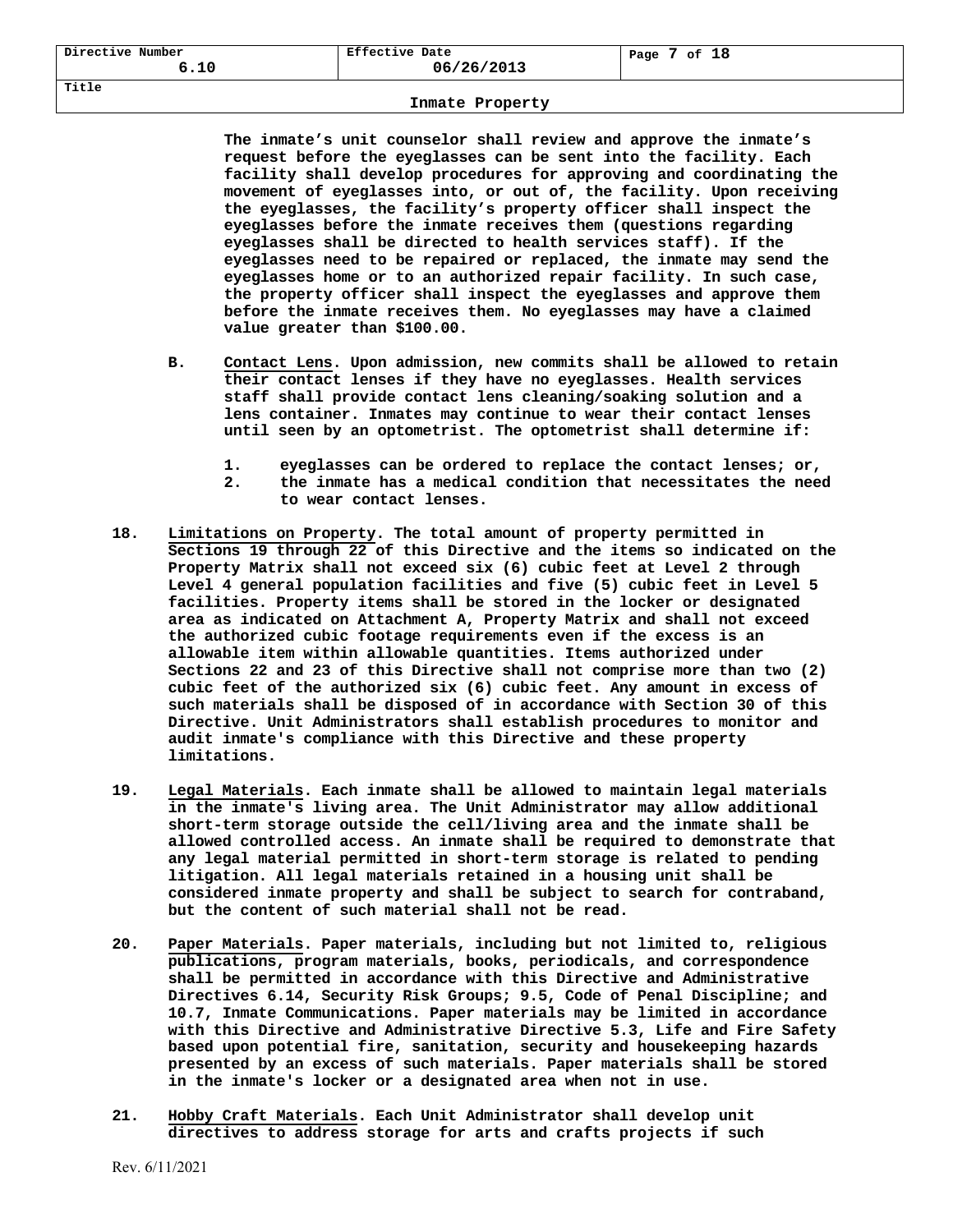| Directive Number<br>6.10 | Effective Date<br>06/26/2013 | 18<br>of<br>Page<br> |
|--------------------------|------------------------------|----------------------|
| Title                    |                              |                      |

**programs are permitted at the facility. If the Unit Administrator permits storage of hobby craft items in the cell/living area, the items shall be stored in a secure manner and shall not present a fire, sanitation, security or housekeeping hazard. If the inmate transfers to a facility, which does not authorize hobby craft materials, the inmate shall dispose appropriately of the materials in accordance with Section 30 of this Directive. If, upon transfer, the total volume of the inmate's hobby craft materials exceeds one cubic foot, the material shall not be transferred and shall be disposed of at the inmate's expense in accordance with Section 30 of this Directive.** 

- **22. Commissary. Commissary items, other than appliances and clothing, shall not accumulate in the cell/living area in excess of the limitation as outlined in Section 18 of this Directive. Unit Administrators may restrict the quantity of any single commissary item that may be kept in the cell/living area or purchased at one time.**
- **23. Food. Unless authorized by the Unit Administrator on a temporary basis, such as a holiday, food shall not be stored in housing units. Items purchased from the commissary shall be exempted from this provision, but shall be subject to the volume limitation imposed in Sections 18 and 21 of this Directive.**
- **24. Pictures and Wall Decorations. In dormitory housing units, not more than five (5) pictures or decorative items may be displayed on the wall or other area open to public view in an inmate's immediate living area. In celled or cubicle units, not more than six (6) square feet of designated wall space per inmate, shall be permitted to display pictures or wall decorations. Nothing attached to a wall shall mar or deface the wall. Neither nudity nor sexually explicit pictures shall be displayed anywhere in the facility (e.g., walls, in lockers), nor will an inmate be permitted to retain any nude or sexually explicit materials. Inmates shall not be permitted to display pictures or wall decorations while assigned to a restrictive housing unit.**
- **25. Temporary Storage Property. When an inmate is placed on restricted status, admitted to an inpatient infirmary or transferred/released from court without returning to the facility, an employee shall be assigned to pack all property that can reasonably be determined to belong to the inmate. The employee shall complete and sign CN 61001, Inmate Property Inventory Form for the packed items. Property shall be stored in a designated, secure storage area when it becomes known that the inmate shall not return to the housing unit. Perishable items shall be discarded if the original packaging is opened. If an inmate cannot or refuses to sign the inventory form, the inventorying staff member shall sign and acknowledge the action taken. When property is returned to an inmate after temporary storage, a new CN 61001, Inmate Property Inventory Form shall be completed and signed by the inmate to indicate that all temporary storage property was returned to the inmate.**
- **26. Confiscation of Property Items. Possession of excessive quantities as defined by this Directive, unauthorized use of an allowable item, or creating a nuisance such as playing a radio, cassette player or television too loudly or during a time when such items may not be used, shall be cause for confiscation. Confiscation shall require that a disciplinary report be issued in accordance with Administrative Directive 9.5, Code of Penal Discipline. A copy of the disciplinary report shall serve as the inmate's receipt. The item may be confiscated pending the outcome of the disciplinary investigation and subsequent disposition of the disciplinary report. If an inmate is found guilty such items may be disposed of in**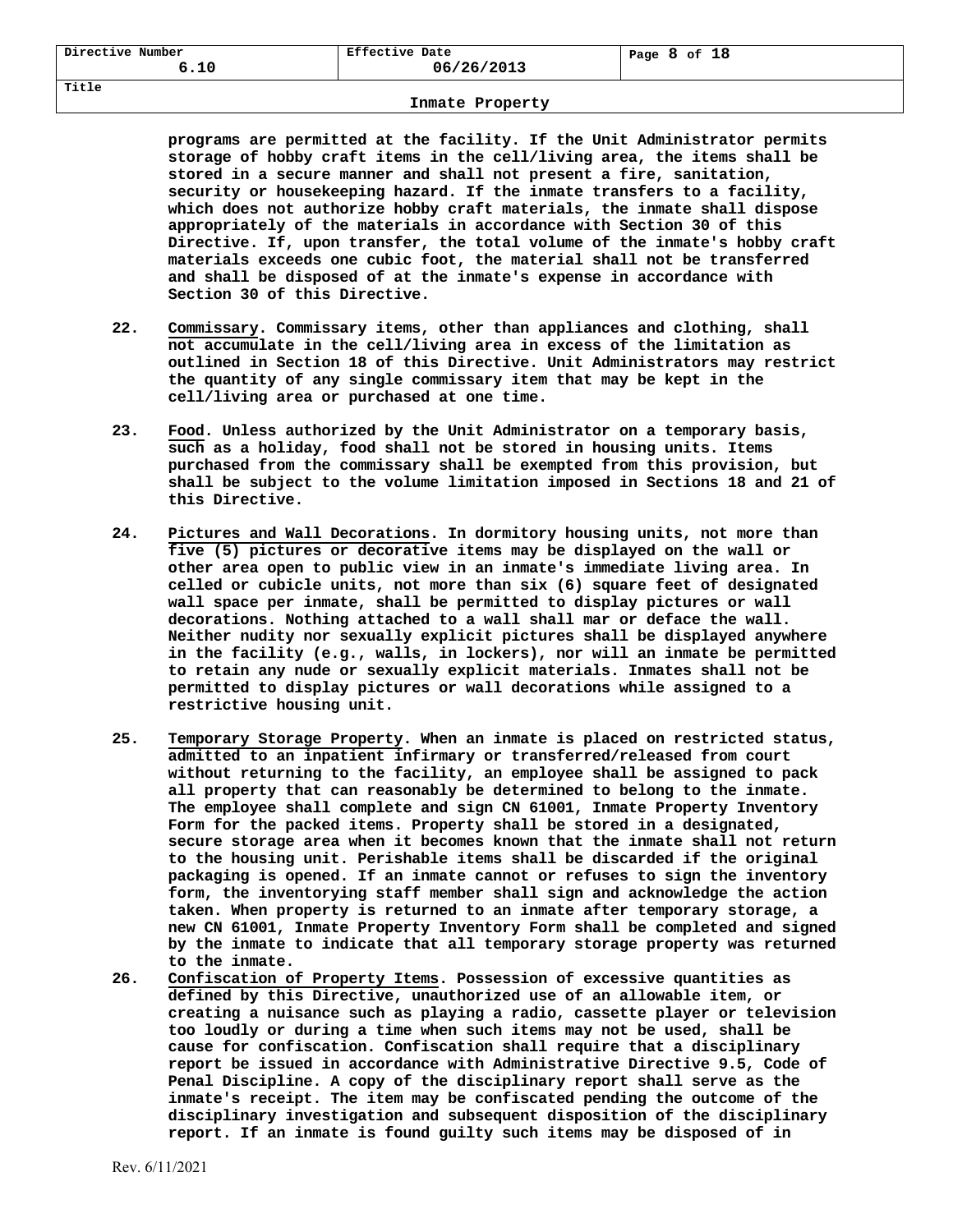**accordance with Section 30 of this Directive. After the conclusion of the investigation, appliances (e.g., televisions, radios, video games, fans, etc) shall be forwarded to the Enfield property disposal location.** 

- **27. State Issued Items. Each inmate shall be provided state-issued clothing, footwear, and linen in accordance with the Attachment A, Property Matrix and either Attachment B, Female Property Matrix or Attachment C, Male Property Matrix as appropriate.** 
	- **A. In addition, an indigent inmate as defined in Section 3(E) of this Directive, shall, when needed, be provided the following items:** 
		- **1. toothbrush;**
		- **2. toothpaste or toothpowder;**
		- **3. soap;**
		- **4. shampoo;**
		- **5. comb;**
		- **6. disposable razor;**
		- **7. sanitary napkins/tampons, as appropriate;**
		- **8. two (2) stamped envelopes weekly for social correspondence and five (5) stamped envelopes monthly addressed to the court or attorneys;**
		- **9. writing instrument; and,**
		- **10. writing paper (no more than 20 sheets of paper to the courts or attorneys per month. Additional sheets of paper to the courts or attorneys may be authorized by the Unit Administrator based upon the reasonable needs of the inmate).**

**In the event that an inmate does not have sufficient funds in his/her trust account to pay for the items listed in Section 27(A)(1 through 7) above, but does not meet the definition of indigence, the items shall be provided to the inmate and an obligation to pay established on the inmate's trust fund. Subsequent funds shall be fully credited against the obligation until satisfied.** 

- **B. State issued items shall not be removed as punishment. However, any item may be removed or restricted for legitimate health, safety or security reasons.**
- **C. All uniforms provided for work assignments by a facility shall be used only for the purposes intended and shall not be counted as part of the totals listed in Attachment A, Property Matrix. However, work uniforms shall be limited to the amount necessary for the work assignment.**

**Whether property is inmate owned or state issued, the total amount in the inmate's possession shall not exceed the maximum amount allowed in accordance with Section 18 of this Directive and Attachment B, Female Property Matrix or Attachment C, Male Property Matrix as appropriate.** 

- **28. Inter-Facility Transfers. When an inmate is transferred from one facility to another, the following procedures shall be observed:** 
	- **A. Inventory and Packing. Each inmate shall be provided with a container(s) that will allow the maximum of six (6) cubic feet to pack the inmate's own property. Inmates shall bring it to a designated area for inventory by an assigned employee. Exceptions to this procedure may be authorized by the Shift Commander when:**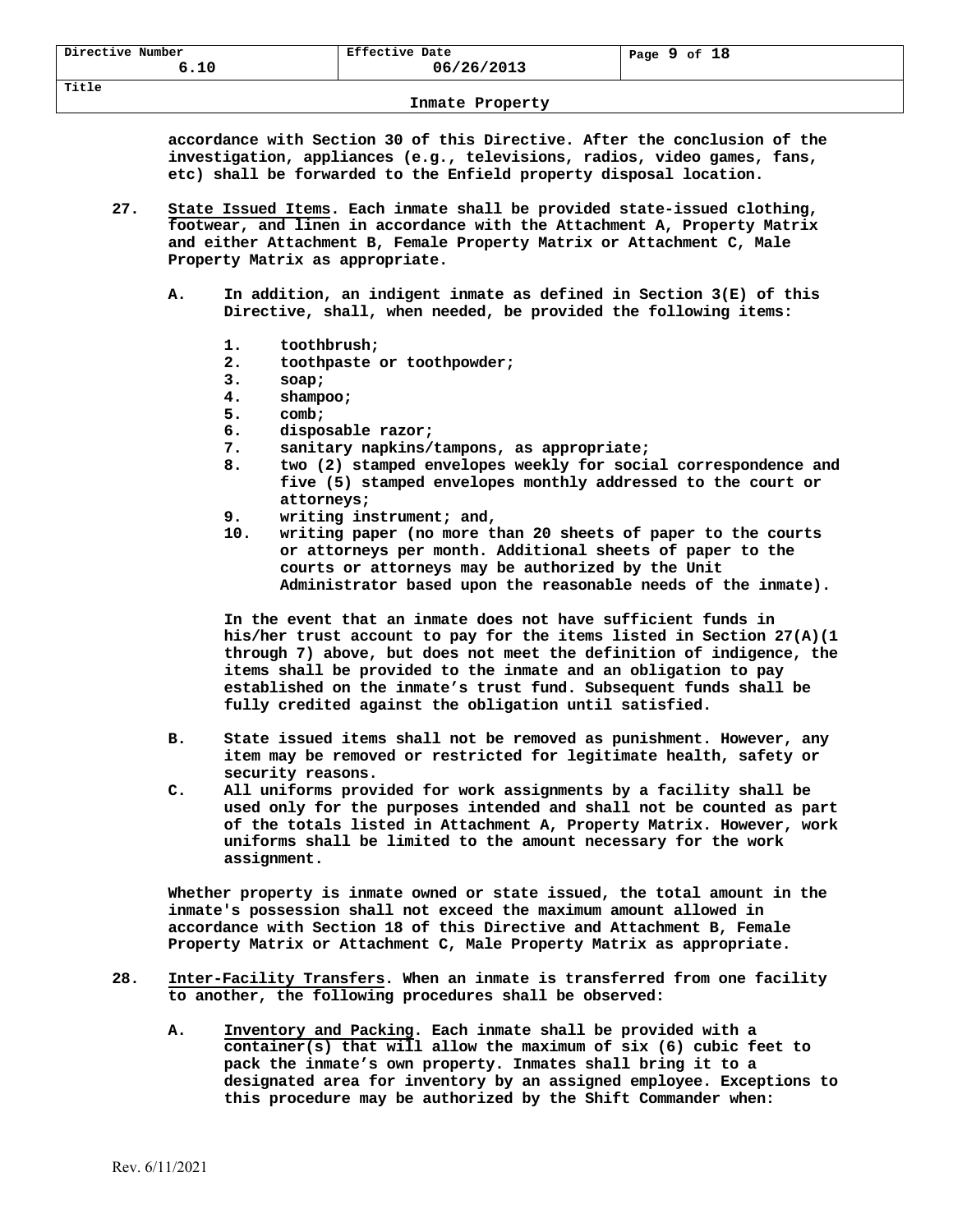**Title** 

## **1. the inmate's behavior or physical condition prevents the inmate from packing;**

- **2. the inmate has been transferred from court without returning to the facility; or,**
- **3. an inmate is moved to a restrictive housing or level 4 close custody unit where authorized property is limited.**

**When these exceptions occur, an employee shall be assigned to pack all items to be stored and/or transferred. The employee shall complete and sign the CN 61001, Inmate Property Inventory Form for the items. Property shall be packed and stored when it becomes known that the inmate shall not return to the housing unit. If medication and/or medical equipment are found in the inmate's property, health services staff shall be contacted for disposition. Perishable items shall be discarded if the original packaging is opened.** 

 **All inmate property, whether from storage or from the housing unit, shall be inventoried and secured in boxes. No inmate shall pack or store another inmate's property. The completed inventory shall be compared to the inmate's existing CN 61001, Inmate Property Inventory Form. Any item not recorded on the existing inventory form shall be disposed of in accordance with Section 30 or 31 of this Directive, as appropriate. In such cases the CN 61002, Inmate Property Status and Receipt shall be completed for any unauthorized property. A copy of both inventory forms shall be placed in one (1) of the inmate's property boxes that is being transferred. The original inventory sheets shall be maintained in the inmate's central property file. Each inmate property box shall be sealed with tape and marked with the inmate's last name, number, and total number of boxes being transferred. Property too bulky to be boxed (e.g., television) shall be tagged with a 3" x 5" Property Identification Card and prepared form which shall have the inmate's name and number attached with a string or taped to the property as appropriate.** 

- **B. Security Prior to Transport. Property shall remain in a designated storage area until transporting staff are ready to leave. Valuable property shall remain in a designated secure area and be checked and recorded by designated staff before it is turned over to transporting staff.**
- **C. Transport Staff Responsibility. For each inmate being transferred, the sending facility shall complete and the transporting staff shall sign CN 61004, Inmate Property Transfer Receipt acknowledging receipt of the number of container(s) and bulk items, when accepting custody of the property. Security of property shall be the responsibility of the transporting staff until such items are accepted at the receiving facility. During transport, inmate property shall not be accessible to inmates.**
- **D. Receiving Facility. Assigned staff at the receiving facility shall sign the CN 61004, Inmate Property Transfer Receipt, accepting such property as indicated on the form. The designated employee shall check all property items against the CN 61001, Inmate Property Inventory Form and Attachment A, Property Matrix and either Attachment B, Female Property Matrix or Attachment C, Male Property Matrix as appropriate. The designated employee shall complete a new CN 61001, Inmate Property Inventory Form in accordance with Section 5 of this Directive. If an item is not authorized at the receiving facility in accordance with the Attachment A, Property Matrix and either Attachment B, Female Property Matrix or Attachment C, Male**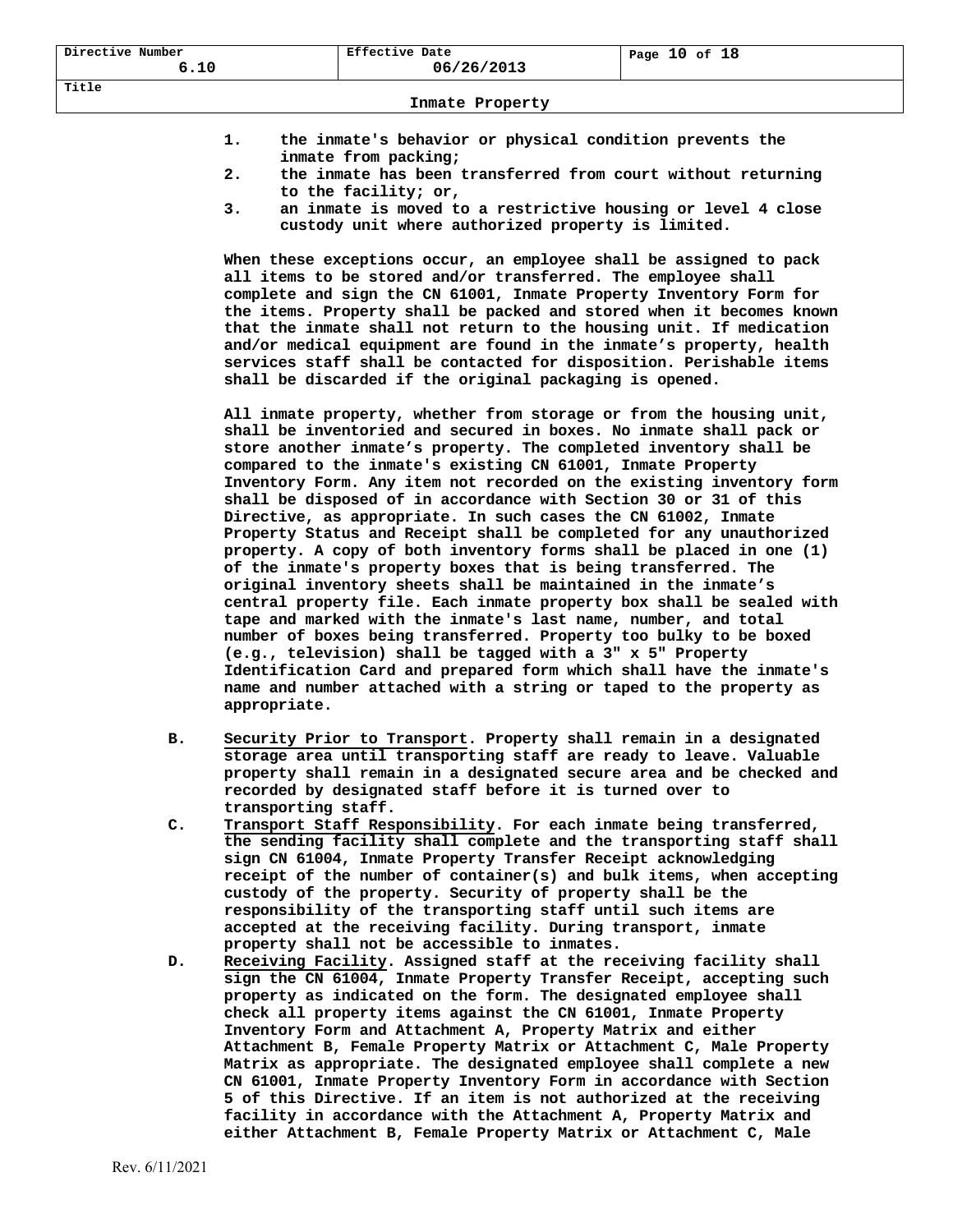**Title** 

# **Inmate Property**

**Property Matrix as appropriate, the inmate shall dispose of the item as provided in Section 30 of this Directive. Any discrepancy, from the CN 61002, Inmate Property Status and Receipt or from the CN 61001, Inmate Property Inventory Form shall be noted by completing a CN 6601, Incident Report and notifying the Shift Commander or designee. The Shift Commander or designee shall notify the sending facility and shall forward a copy of the CN 6601, Incident Report and the appropriate property forms to the sending facility Unit Administrator to initiate an investigation. Completed CN 61004, Inmate Property Transfer Receipts shall be placed in the inmate's central property file.** 

- **E. Transfer to Halfway House. When an inmate is transferred to a halfway house the inmate's property shall be inventoried by a staff member at the halfway house upon the inmate's arrival. Halfway houses shall develop a system for inventorying inmate property, which shall be approved by the Director of Parole and Community Services. Any discrepancy in the inventory conducted at the sending facility and the halfway house inventory shall be handled through the appropriate parole manager and the sending facility Unit Administrator. Funds in an inmate's account shall be made available in accordance with Administrative Directive 3.7 Inmate Monies. If an inmate escapes from a halfway house, the inmate's funds shall be forfeited and immediately transferred to the Correctional General Welfare Fund.**
- **F. Time Frames. An inmate's property, to include the inmate's files (except funds in the inmate's personal account), shall be transferred with the inmate. In cases of an emergency or if transported by judicial marshals or outside law enforcement agencies, an inmate may be transferred without personal property. In such cases the property shall be forwarded as soon as possible but not later than four (4) days after transfer and all property forms shall be completed as required.**

 **Facility staff shall have inmate property ready for transport. If the inmate's property is not ready at the time of transfer, the facility shall be responsible for the delivery of the inmate's property to the inmate's new location. The Correctional Transportation Unit (CTU) shall be responsible for delivering the property of inmates the unit transports. If CTU staff cannot fit all inmate property in the transport vehicle, it shall be CTU's responsibility to transport the remaining inmate property the next business day.** 

# **29. Discharges.**

- **A. Prior to an inmate's release from custody, all stored property (i.e., valuable, bulk and/or personal identification) shall be brought to a designated location and a verification of the most recent inventory of the inmate's property shall be conducted. A new inventory shall normally be completed in the presence of the inmate. The inmate shall sign the new CN 61001, Inmate Property Inventory Form to verify receipt of the property. The inmate normally shall take all property at the time of departure.**
- **B. All authorized personal property shall be returned to the inmate. All state issue items and any other property belonging to the Department shall be returned to the facility.**
- **C. All stored valuables, bulk property and personal identification shall be claimed at the time an inmate is released from custody. The inmate shall check the items and sign the appropriate inventory form**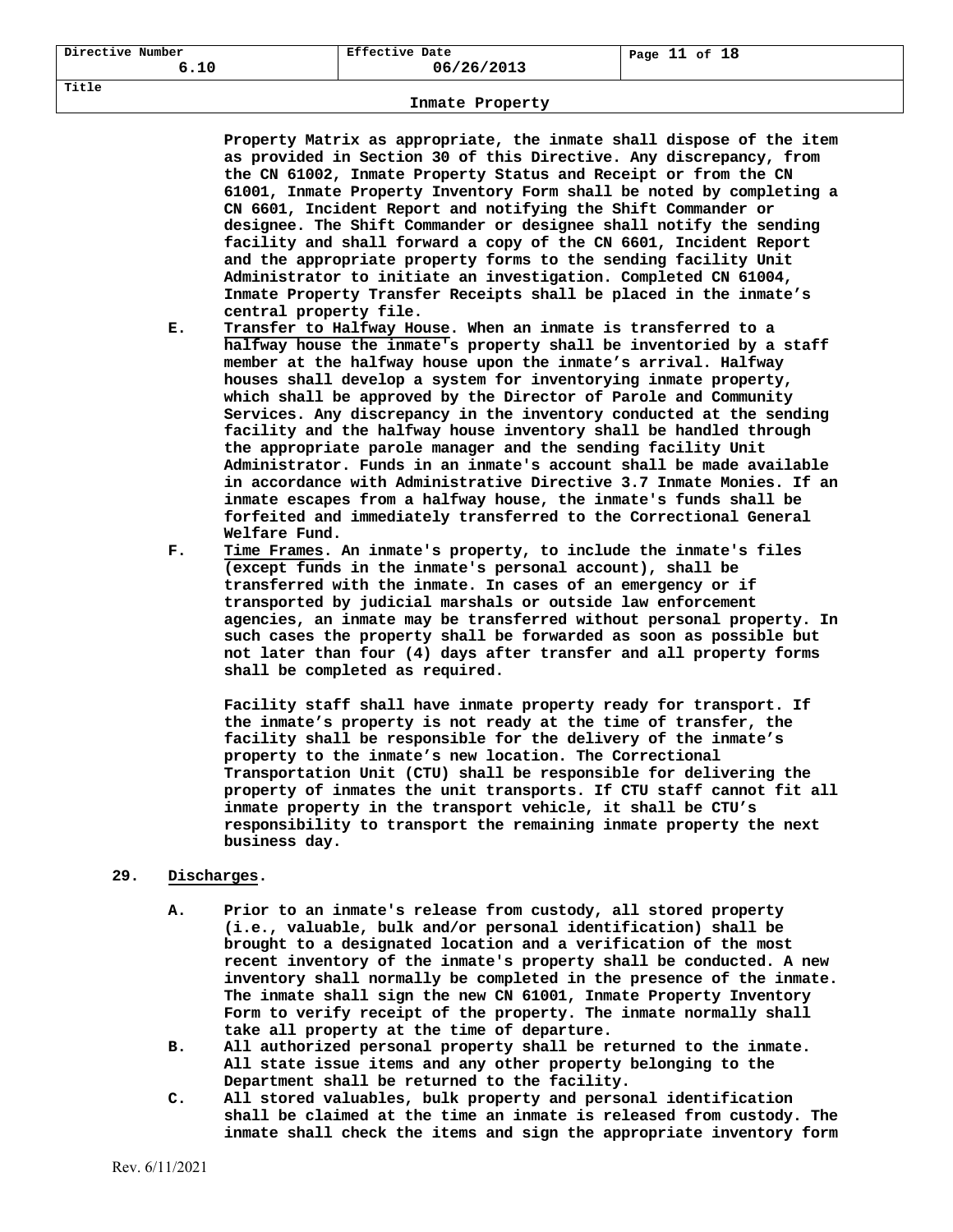**(CN 61002, Inmate Property Status and Receipt or CN 61003, Inmate Property, Valuables, Document Storage and Discharge Receipt) to acknowledge receipt of all personal items prior to discharge. An inmate's failure to claim personal property at the time of discharge or within 30 days after discharge shall result in a forfeiture of any claim to the property (the 30-day requirement shall not apply to personal identification, which shall be handled in accordance with Administrative Directive 10.15, Inmate Personal Identification Procurement and Storage).** 

- **D. The balance of the inmate's monies shall be given to the inmate or made available by next business day. If the funds are not picked up the next business day, the check is mailed to an address provided by the inmate. Inmate pay, or other funds, once reconciled, shall be made available or forwarded to the address provided by the inmate. Upon notice of release or discharge and receipt of authorizing documentation, a check for the inmate's account balance shall be prepared. The check shall be mailed to an address provided by the inmate. The inmate may receive the check upon discharge at the facility if 30 days notification is provided.**
- **E. Any property discrepancies shall result in CN 6601, Incident Report being completed and an investigation shall be initiated by the Unit Administrator.**
- **F. The time frames listed in Section 28(F) shall also apply to inmates who discharge.**
- **30. Disposal of Unauthorized Property. Unauthorized property shall be subject to the following:** 
	- **A. The inmate shall be given a receipt for the items if the property is confiscated.**
	- **B. If the inmate is the rightful owner the inmate shall be given written notice via CN 61002, Inmate Property Status and Receipt to:** 
		- **1. identify an approved visitor to whom the items may be released within 30 days;**
		- **2. provide an address to which the items may be mailed at the inmate's expense utilizing Attachment F, Special Request Form, unless the inmate is indigent (in such case, the facility shall pay the postage);**
		- **3. identify an approved charity to which the items may be donated; or,**
		- **4. authorize the facility to discard the item. Under no circumstances shall the property be used by or given to a department employee.**
	- **C. Failure to elect one of the options as listed in Section 30(B) of this Directive and the failure to dispose of the property within 30 days shall represent a forfeiture of any claim to the property. The property shall be considered unclaimed and shall be disposed of in accordance with Section 32 of this Directive. Identification placed into long-term storage shall be exempt from the 30-day disposal policy.**

## **31. Disposal of Contraband Property.**

**A. A disciplinary report shall serve as a receipt for confiscated contraband as appropriate.**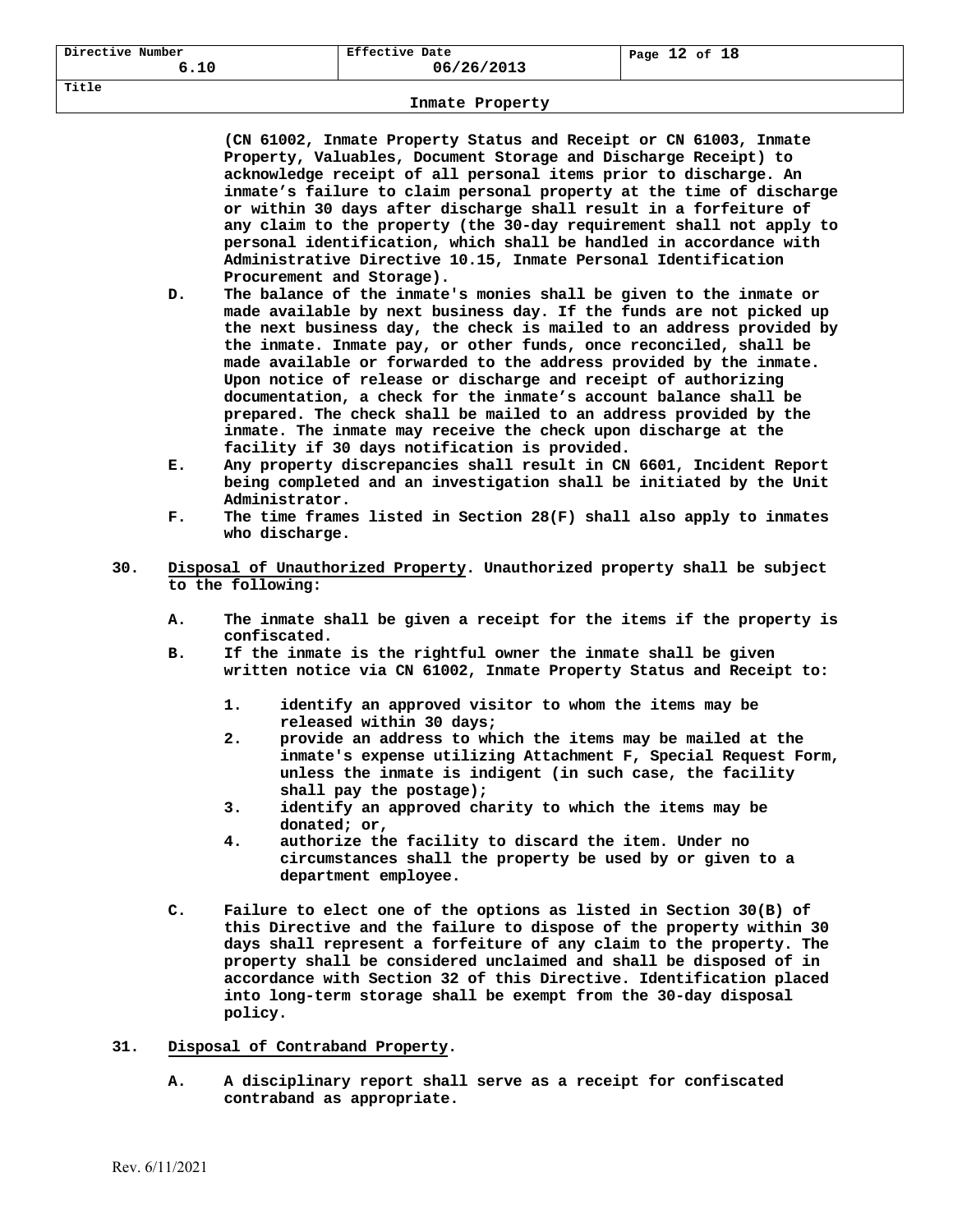| Directive Number<br>6.10 | Effective Date<br>06/26/2013 | Page 13 of 18 |  |
|--------------------------|------------------------------|---------------|--|
| Title                    |                              |               |  |

- **B. Any property for which the inmate is not the rightful owner shall be returned to the rightful owner (only if the property was stolen from the rightful owner).**
- **C. Illicit drugs and weapons shall be disposed of in accordance with Administrative Directive 6.9, Control of Contraband and Physical Evidence.**
- **D. All other contraband property shall be disposed of in accordance with Section 32 of this Directive.**
- **E. Unauthorized monies shall be confiscated and deposited in the Inmate Welfare Fund via the Fiscal Services Unit. All unauthorized monies shall be placed in a see-through evidence bag. The following documentation shall accompany the funds:** 
	- **1. A copy of CN 6601, Incident Report (contaminated funds shall be noted in the body of the report);**
	- **2. CN 6901, Physical Evidence Tag and Chain of Custody; and,**
	- **3. The yellow copy of Attachment G, Official Receipt (CO-99).**
- **32. Unclaimed Property. Unclaimed property that the Unit Administrator deems of reasonable market value shall be inventoried and transferred to the possession of the Department of Administrative Services by the Enfield disposal area staff in accordance with the following guidelines as established by the Deputy Commissioner of Operations:** 
	- **A. All CN 61003, Inmate Property, Valuables, Document Storage and Discharge Receipt envelopes containing valuables shall be recorded on CN 61005, Inmate Property Monthly Disposal Report with the inmate's name, number and receipt control number – not contents.**
	- **B. Bulk property items considered to be of reasonable market value are to be recorded on CN 61005, Inmate Property Monthly Disposal Report with the inmate's name, number and a brief description in the bulk storage section. Clothing items, commissary and legal/paper materials are deemed to have no reasonable market value and therefore, subject to disposal at the facility level.**
	- **C. Contraband property that is deemed to have reasonable market value (e.g., televisions, radios, video games, appliances, etc.) and subject to disposal as outlined in Section 30 of this Directive shall be recorded on CN 61005, Inmate Property Monthly Disposal Report with the inmate's name and number (if known), a brief description of the item(s) and location of origin. When applicable, the CN 6901, Physical Evidence Tag and Chain of Custody shall be closed out upon the signature of the facility property officer and recording of the contraband property on CN 61005, Inmate Property Monthly Disposal Report.**
	- **D. Upon completion, the facility property officer and Unit Administrator or designee shall sign and date CN 61005, Inmate Property Monthly Disposal Report to verify accuracy. Copy distribution is as follows – Original to facility and a copy with the unclaimed property.**
	- **E. On the date of transfer to the Department's designated disposal area, facility staff shall complete CN 61004, Inmate Property Transfer Receipt, as appropriate. Receiving staff at the disposal area shall acknowledge receipt of the unclaimed items by signature.**
	- **F. The assigned disposal area staff shall be responsible for the disposal and/or transfer of unclaimed inmate property to the possession of the Department of Administrative Services in accordance with prescribed procedures.**
	- **G. To ensure accountability, unclaimed property shall be disposed of on a quarterly basis.**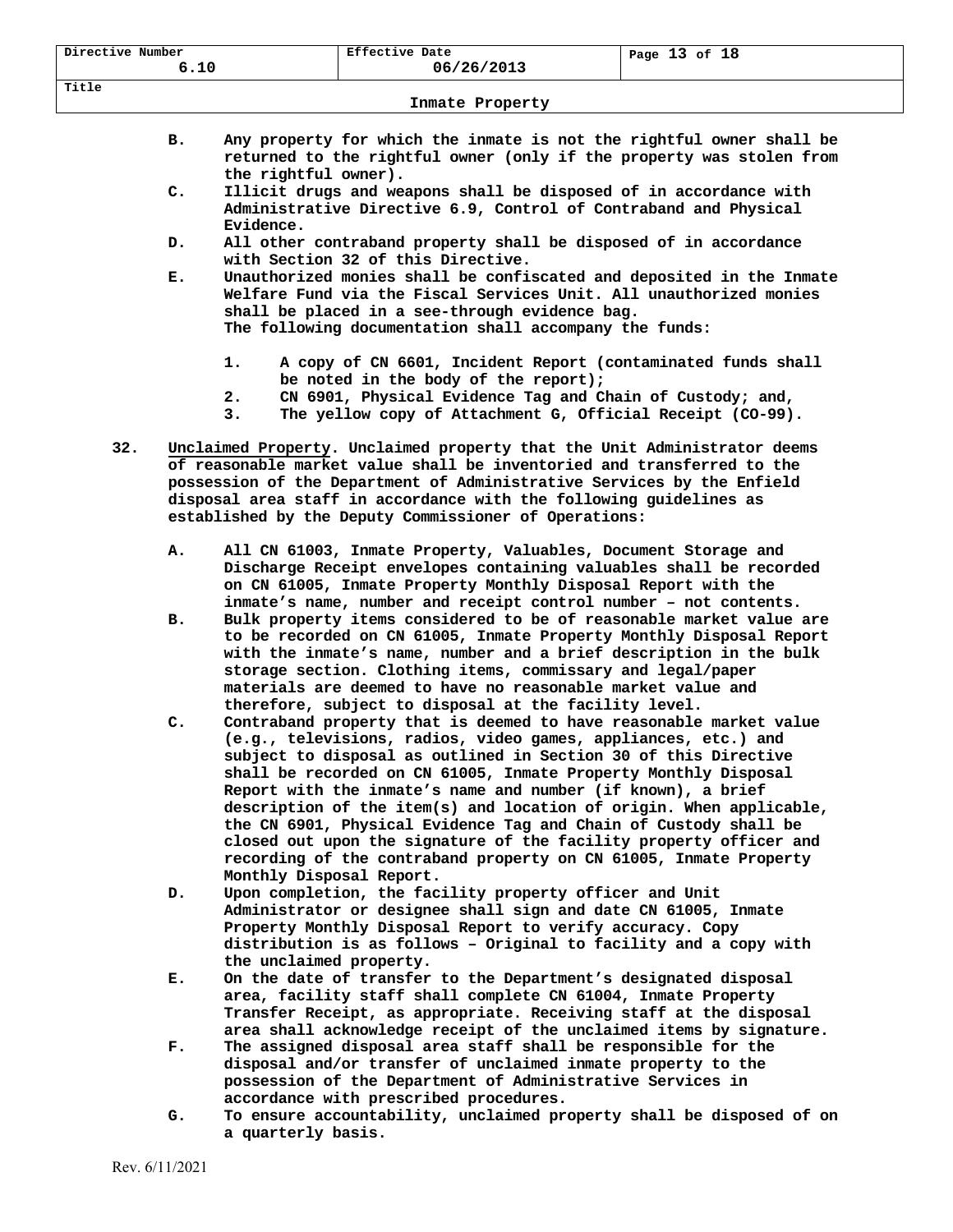**Title** 

### **Inmate Property**

**Unclaimed inmate property that the Unit Administrator deems of no reasonable market value shall be discarded in accordance with this section. CN 61005, Inmate Property Monthly Disposal Report shall be utilized to record unclaimed, unauthorized or contraband property that is disposed of at the facility level. Any funds in the inmate's account not claimed within one (1) year from date of discharge shall be forfeited by the inmate. Forfeited funds shall be transferred to the Correctional General Welfare Fund in accordance with Administrative Directive 3.5, Correctional General Welfare Fund. Any funds of inmates on escape or abscond status shall be forfeited and transferred to the Correctional General Welfare Fund immediately following the inmate being placed on such status.** 

- **33. Staff Prohibition. No department employee shall use any inmate property or enjoy any benefit for any such property in any way. An employee may not sell, give, loan or otherwise transfer unclaimed inmate property to another inmate or employee unless it is to resolve a legitimate property grievances or claims.**
- **34. Inmate Review. When possible, an inmate should be present during any property inventory. Inmates shall sign all forms indicating receipt of property and/or the results of any inventory. If an inmate cannot sign or refuses to sign, the staff member conducting the inventory or preparation shall sign acknowledging the action taken.**
- **35. Outside Tapes and Compact Discs CDs. An inmate may purchase tapes and CDs from outside the Department of Correction in accordance with the provisions of this section. Outside tapes and CDs must be educational or religious in nature and not be available through the commissary. Outside tapes and CDs shall not include music unless such music is solely educational or religious in nature. All outside tapes and CDs must be purchased from a commercial distributer. Outside tapes and CDs may be ordered by a non-inmate third party provided the ordered items conform to the provisions of this Directive. Tapes and CDs available through the commissary shall not be ordered through this process.** 
	- **A. Requirements for Accepting Outside Tapes and CDs. All outside tapes and CDs must be new, factory sealed and shipped directly from a commercial distributer. An outside tape or CD may be rejected only if it is determined to be detrimental to the security, good order, or discipline of the facility or if it might facilitate criminal activity. An outside tape or CD shall not be rejected solely because its content is religious, philosophical, political, social or sexual, or because its content is unpopular or repugnant. The facility may not establish an excluded list of outside tapes and CDs. An outside tape or CD may be rejected when it:** 
		- **1. depicts or describes procedures for the construction or use of weapons, ammunition, bombs or incendiary devices;**
		- **2. depicts, encourages, or describes methods of escape from correctional facilities, or contains blueprints, drawings or similar descriptions of DOC facilities;**
		- **3. depicts or describes procedures for the brewing of alcoholic beverages, or the manufacture of drugs;**
		- **4. is written (referring to any labeling of the tape or CD as well as the tape or CD case) or is spoken in code;**
		- **5. depicts, describes or encourages activities which may lead to the use of physical violence or group disruption;**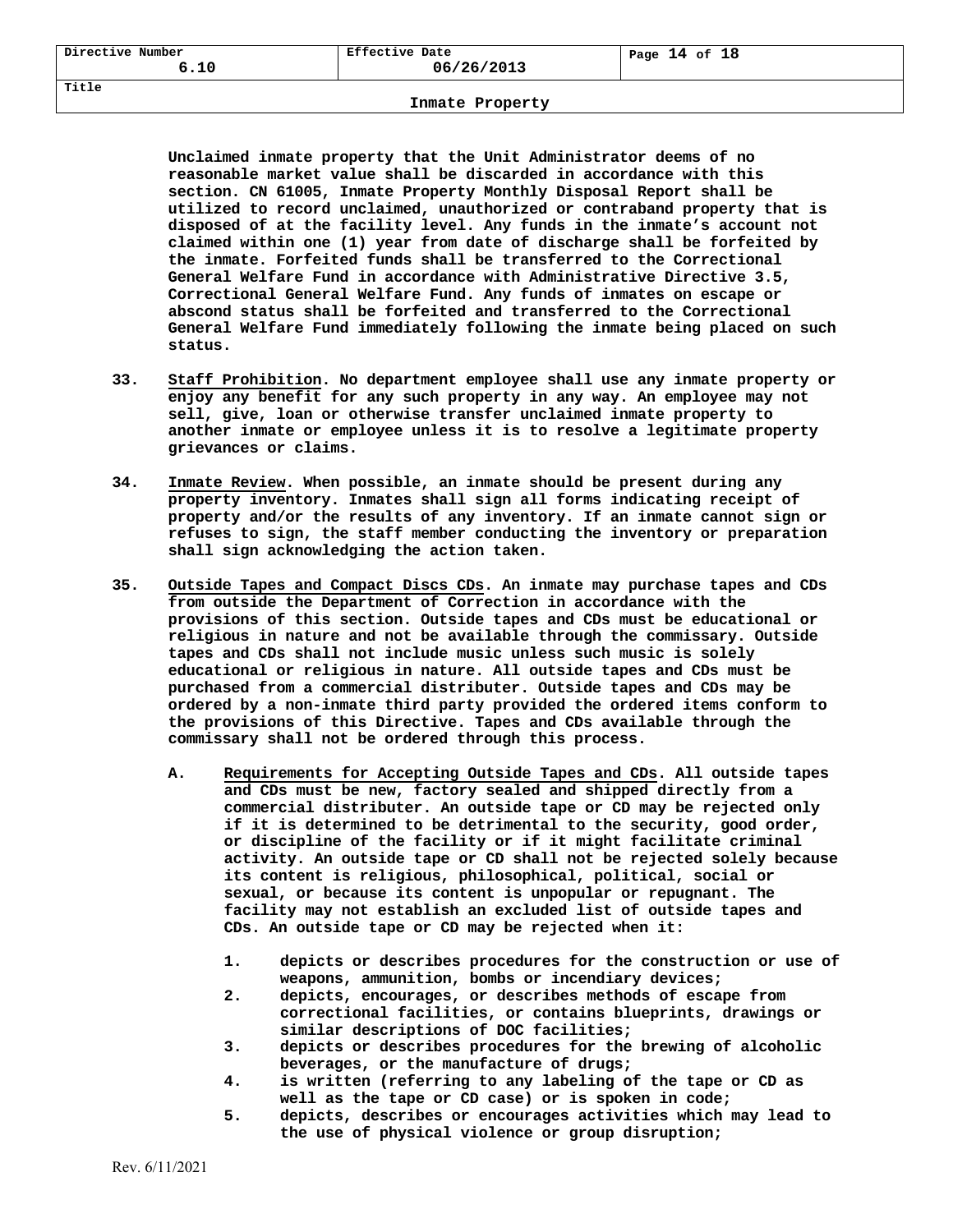| Directive Number<br>6.10 | Effective Date<br>06/26/2013 | Page $15$ of $18$ |
|--------------------------|------------------------------|-------------------|
| Title                    | Inmate Property              |                   |

| encourages or instructs in the commission of criminal |  |  |  |
|-------------------------------------------------------|--|--|--|
| activity; or,                                         |  |  |  |

- **7. is sexually explicit material which is any pictorial depiction of sexual activity or nudity, except those materials which, taken as a whole, are literary, artistic, educational or scientific in nature. The Facility Incoming Property Review Coordinator shall determine that sexually explicit material of the following types shall be excluded:** 
	- **a) Sexual activity is defined as conduct, which includes but is not limited to:** 
		- **sexual intercourse, including genital-genital, oral genital, or oral-anal contact, whether between persons of the same sex or opposite sex, with any artificial device, or any digital penetration;**
		- **bestiality:**
		- **masturbation:**
		- **sadistic or masochistic abuse:**
		- **depiction of bodily functions, including urination, defecation, ejaculation or expectoration:**
		- **conduct involving a minor, or someone who appears to be under the age of 18; and**
		- **sexual activity which appears to be non consensual, forceful, threatening or violent.**
	- **b) Nudity is the pictorial depiction or display of genitalia, pubic region, buttock, or female breast at a point below the top of the areola that is not completely and opaquely covered.**

 **The Facility Incoming Property Review Coordinator shall determine whether** 

 **material is sexually explicit and whether it should be rejected or confiscated.** 

 **c) Possession or transferring of sexually explicit materials will result in the issuance of a Class 'A' Discipline in accordance with Administrative Directive 9.5 Code of Penal Discipline.** 

**Tape and CD enclosures not ordered through the procurement process as outlined in this section shall not be allowed. No donated tapes or CDs from any source shall be allowed. No tape or CD shall be authorized from any other source without prior approval of the Facility Incoming Property Review Coordinator or higher authority.** 

- **B. Requesting Outside Tapes and CDs. The inmate's request shall include the following documents:** 
	- **1. CN 61006, Request for Outside Tapes/CDs (to include a detailed description of the requested tape or CD);**
	- **2. Attachment F, Special Request Form; and,**
	- **3. An order form from the commercial distributer.**

**All required documentation shall be reviewed by the Facility Incoming Property Review Coordinator prior to approval.** 

**C. Review of Outside Tapes and CDs. All outside tapes and CDs shall be reviewed for safety and security concerns as follows:**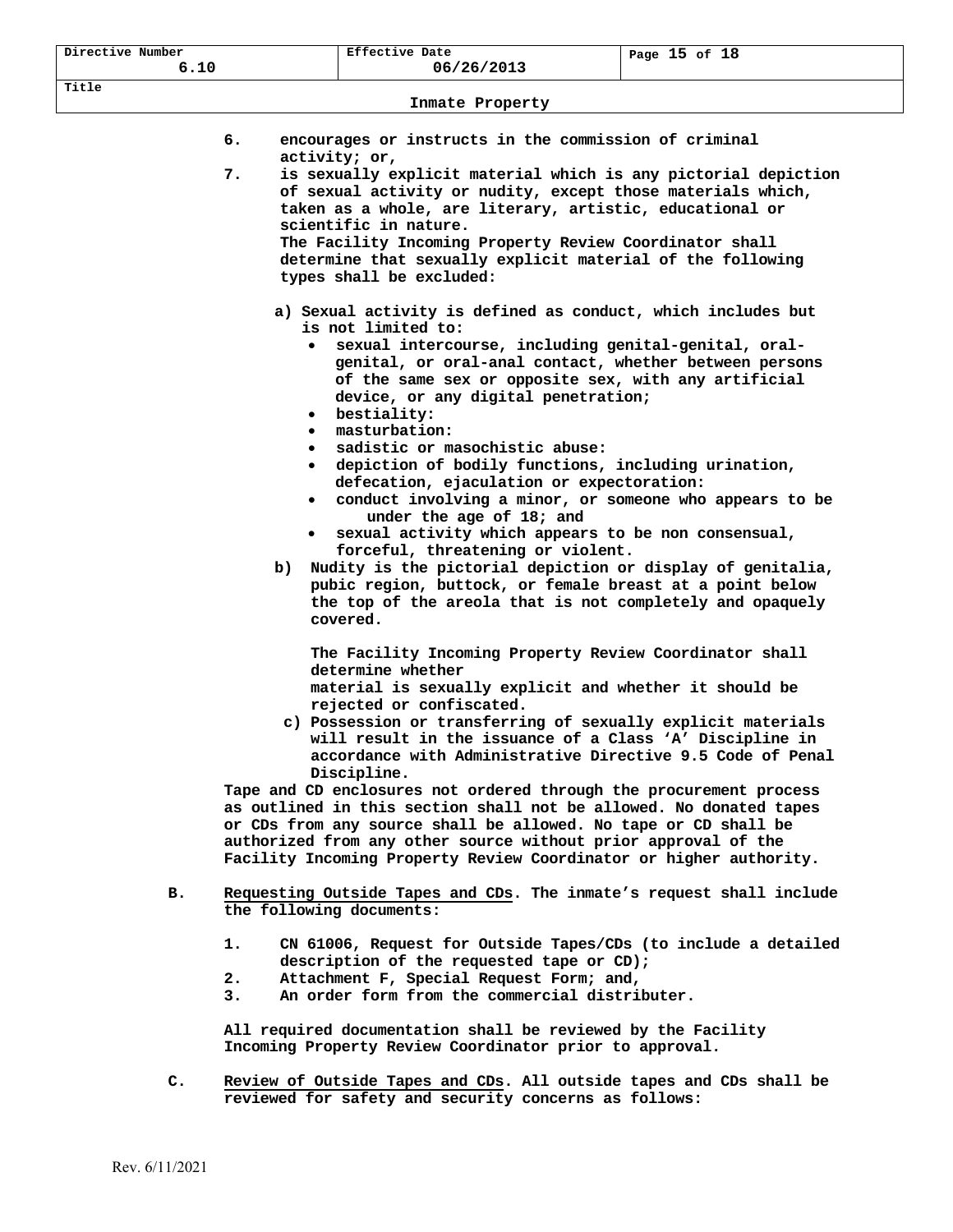| Directive Number<br>6.10 | Effective Date<br>06/26/2013 | Page 16 of 18 |
|--------------------------|------------------------------|---------------|
| Title                    |                              |               |

- **1. Facility Tape/CD Reviewer. All incoming outside tapes and CDs shall be forwarded to the facility Tape/CD Reviewer for review. The Tape/CD Reviewer shall review all incoming tapes and CDs in accordance with the provisions of this Directive. If the Tape/CD Reviewer determines that the tape or CD conforms to the provisions of Section 35(A) of this Directive, the tape or CD shall be forwarded to the inmate. If the Tape/CD Reviewer determines that the tape or CD does not conform to the aforementioned provisions, the Tape/CD Reviewer shall reject the tape or CD in accordance with Section 35(E and F) below. If the Tape/CD Reviewer determines that the material or content of the tape or CD is questionable, the tape or CD shall be forwarded to the FIPRC for further review and action.**
- **2. Facility Incoming Property Review Coordinator. Any tape or CD forwarded to the Facility Incoming Property Review Coordinator shall be reviewed for safety and security concerns in accordance with the provisions of this Directive. If the FIPRC determines that the tape or CD conforms to the provisions of this Directive, the tape or CD shall be forwarded to the inmate. If the FIPRC determines that the tape or CD does not conform to the aforementioned provisions, the FIPRC shall reject the tape or CD in accordance with Section 35(E and F) below. If the FIPRC determines that the material or content of the tape or CD is questionable, the tape or CD shall be forwarded to the Media Review Board for final review and action.**
- **3. Media Review Board. Any tape or CD forwarded to the Media Review Board shall be reviewed for safety and security concerns in accordance with the review guidelines established for the Media Review Board. The Media Review Board shall review all submitted tapes and CDs deemed questionable by the facility and subsequently notify the Facility Incoming Property Review Coordinator of the decision.**
- **D. Quantity Limitations. An inmate may not have in his/her possession and/or property more than 20 tapes or CDs or any combination thereof totaling more than 20 tapes/CDs unless authorized, in writing, by the Facility Incoming Property Review Coordinator. Such authorization shall be annotated in the inmate's central property file. Multiple copies of the same tape or CD shall not be allowed. Legal tapes and/or CDs related to an inmate's pending court case or an administrative hearing shall not count toward the authorized limit as outlined in this subsection.**
- **E. Notice of Rejection. Any rejection of outside tapes and CDs shall be documented using CN 61007, Outside Tape/CD Rejection Notice. A copy of the rejection notice shall be forwarded to the inmate in lieu of the property. The reason for the denial shall be specifically stated on the rejection notice. The notice must contain reference to the specific material(s) considered objectionable and deemed to pose a threat or detriment to the security, good order or discipline of the facility or to encourage or instruct in criminal activity.**
- **F. Retention of Rejected Tapes and CDs. The Facility Incoming Property Review Coordinator shall retain a rejected tape or CD for a period of 30 days after the date of the CN 61007, Outside Tape/CD Rejection Notice. Rejected tapes and CDs shall be retained in the event of an appeal by the inmate or request for an independent review by the commercial distributer.**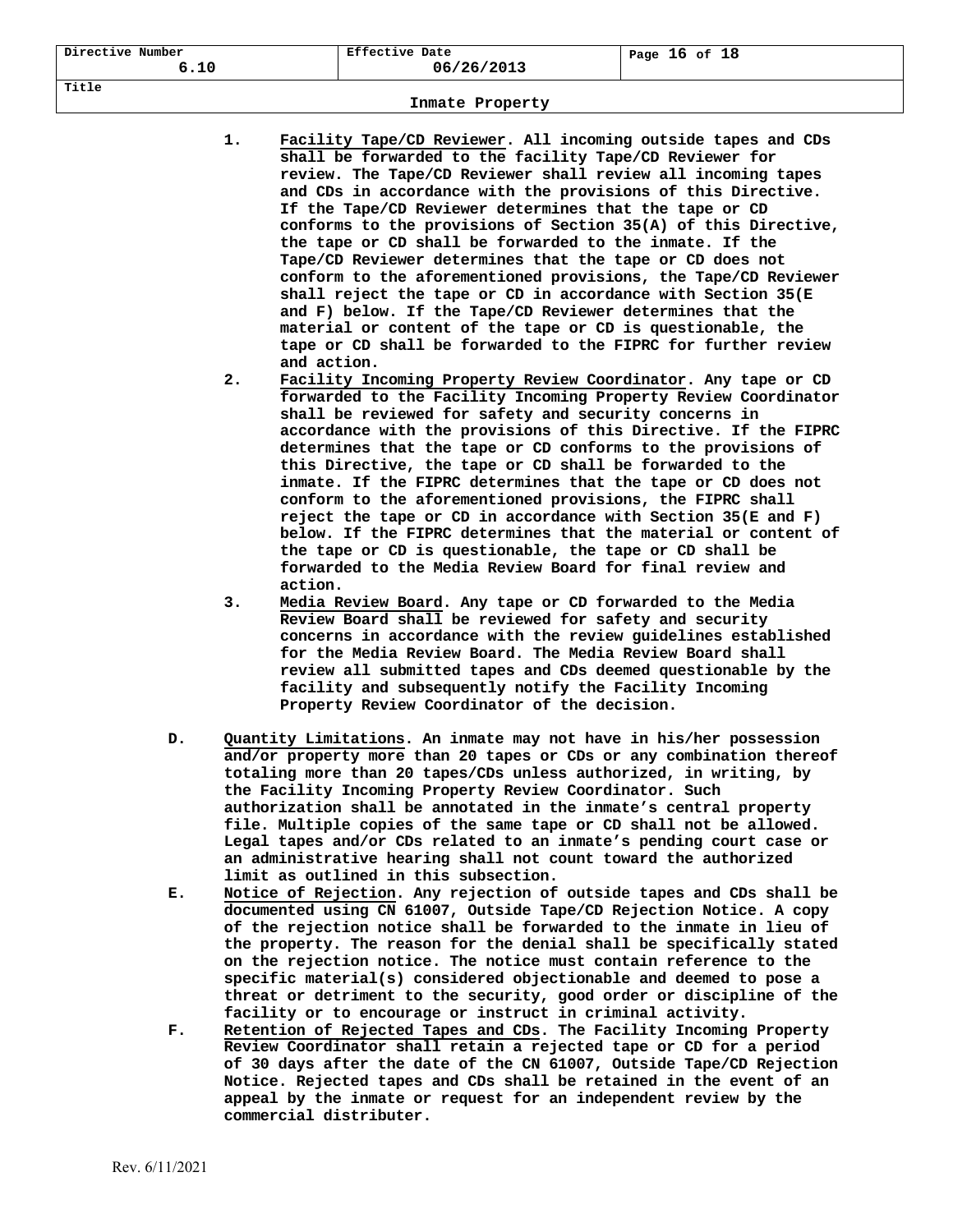| Directive Number | Effective Date | of 18   |
|------------------|----------------|---------|
| 6.10             | 06/26/2013     | Page 17 |
| Title            |                |         |

| G. | Notification to Commercial Distributer. The Facility Incoming       |
|----|---------------------------------------------------------------------|
|    | Property Review Coordinator shall also provide the commercial       |
|    | distributor of an unacceptable outside tape or CD a copy of the CN  |
|    | 61007, Outside Tape/CD Rejection Notice. The FIPRC shall advise the |
|    | commercial distributor that an independent review of the rejected   |
|    | tape or CD may be obtained by writing to the Commissioner or        |
|    | designee within 15 days of receipt of the CN 61007, Outside Tape/CD |
|    | Rejection Notice.                                                   |
|    |                                                                     |

- **H. Appeal. An inmate may appeal the decision to reject outside tapes and CDs in accordance with Administrative Directive 9.6, Inmate Administrative Remedies.**
- **I. Final Disposition. If the appeal (filed by the inmate) or independent review (requested by the commercial distributer) is not upheld, the Facility Incoming Property Review Coordinator shall return the rejected tape or CD to the commercial distributor at the inmate's expense. If the appeal or independent review is upheld, the tape or CD shall be forwarded to the inmate.**
- **36. Inmate Dress Code. Inmate dress shall conform with the following standards:** 
	- **A. Body shall remain clean and free of odor;**
	- **B. Hair shall be clean and appropriately groomed;**
	- **C. Trousers shall be fully buttoned and zipped, properly fitted at the waist and not allowed to hang off the hips;**
	- **D. Trouser legs shall not be tucked into socks or footwear;**
	- **E. Footwear shall be worn in a clean fashion and laces shall not drag on the floor;**
	- **F. All clothing shall be commercially purchased, unaltered and of a cloth fabric;**
	- **G. Clothing shall not be tight, short or revealing;**
	- **H. Shirts/blouses shall be properly buttoned, not expose the midriff, and tucked in at the waist, except that sweatshirt and shirts with short squared off tails designed for exterior wear may be worn outside the waist;**
	- **I. Hats shall be worn in an appropriate manner with the brim in the front. Religious headwear may be worn at all times. All headwear shall be removed upon demand for inspection. Doo rags shall not be worn outside the housing unit, and a head covering which could serve as a hood shall be prohibited; and,**
	- **J. Inmates shall be:** 
		- **1. in the appropriate facility attire when leaving the housing unit;**
		- **2. appropriately dressed, at a minimum in recreation wear, while in the housing area; and,**
		- **3. appropriately covered when going to or coming from a shower.**
- **37. Property Claim. Prior to filing a property claim, an inmate shall attempt to resolve the property issue by completing CN 9601, Inmate Request Form, and forwarding the completed form to the appropriate facility staff member. If the property issue is unresolved after submitting CN 9601, Inmate Request Form, and the inmate elects to pursue resolution, the inmate may file a claim for damaged or lost personal property in accordance with Administrative Directive 9.6, Inmate Administrative Remedies.**
- **38. Property Form Maintenance. All original property forms, as required by this Directive, shall be maintained in each inmate's central property file**